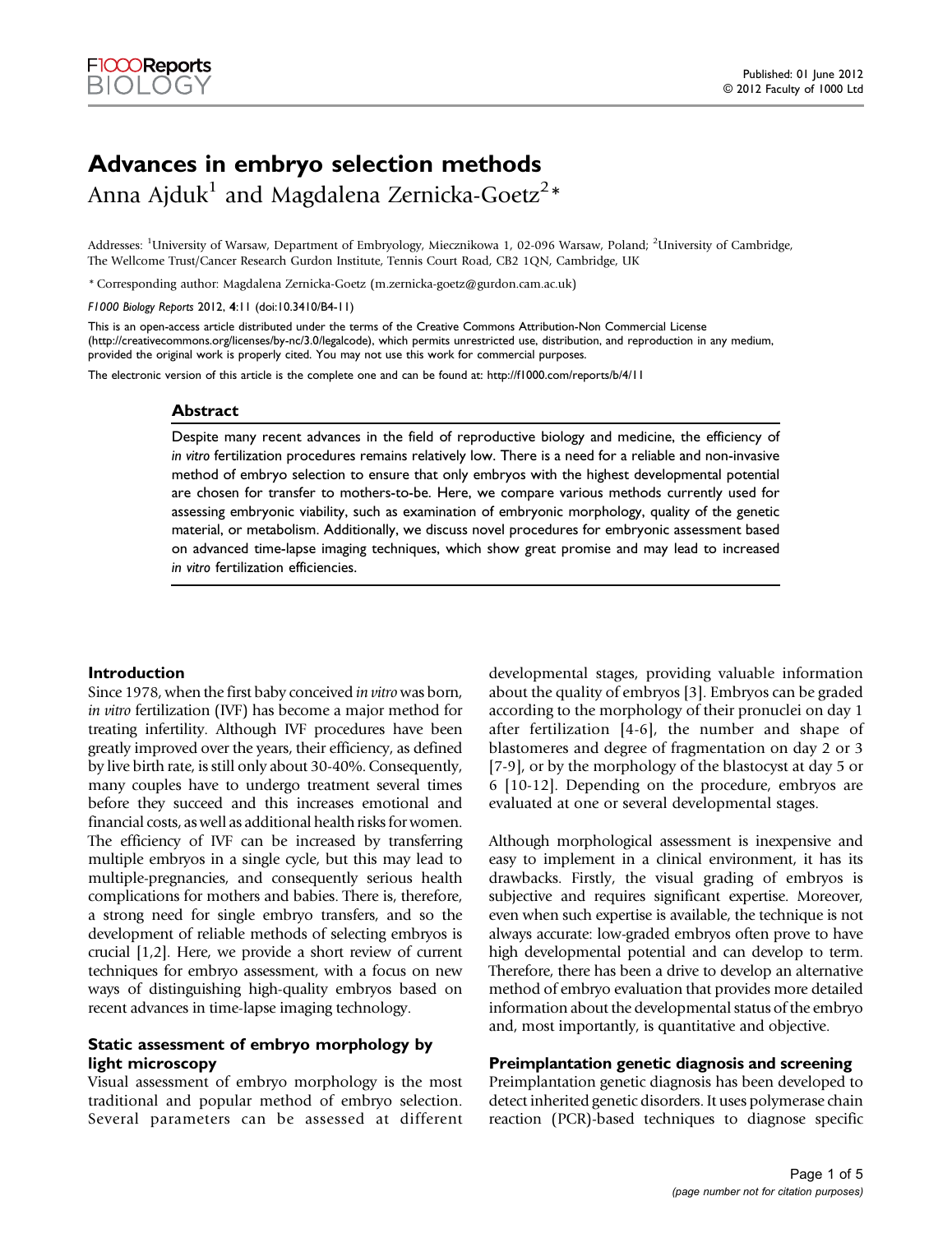<span id="page-1-0"></span>genetic mutations [[13\]](#page-3-0) or fluorescence in situ hybridization (FISH) to diagnose chromosomal abnormalities or to sex the embryos for patients carrying X-chromosome-linked diseases [\[14](#page-3-0)[-16\]](#page-4-0). Preimplantation genetic diagnosis can be applied to embryos at different stages: zygotes (polar body biopsy), cleavage stage embryos (blastomere biopsy) or blastocysts (trophectoderm biopsy).

An alternative approach is preimplantation genetic screening, which was developed to improve IVF outcomes in mothers of advanced age, those presenting with repeated miscarriages or implantation failure, or in cases of severe male factor infertility. The classic form of preimplantation genetic screening, involving FISH assessment of a limited number of chromosomes in one blastomere of a cleavage stage embryo, has been shown to be ineffective and has been gradually replaced by technologies based on comparative genomic hybridization (CGH) or single nucleotide polymorphism (SNP) arrays [\[17,18](#page-4-0)]. Both of these approaches allow the whole embryonic genome to be analysed and, as for preimplantation genetic diagnosis, used at different embryonic stages.

# Metabolomics and proteomics in screening

Another method of embryo selection is based on the analysis of embryo metabolism. Changes in pyruvate or glucose concentration in the culture medium can reflect the energy metabolism of the embryo, although their usefulness as a tool to predict the embryo's quality is not clear [\[19-23](#page-4-0)]. On the other hand, oxygen consumption [\[24-27\]](#page-4-0) and amino-acid turnover [\[28-30\]](#page-4-0) have proved to be more reliable indicators of an embryo's viability. Recently, the analysis of single metabolites has been gradually replaced by a broader approach: metabolomic

or protein secrotome profiling [[31](#page-4-0)], which can provide a complete picture of an embryo's metabolism and gene expression patterns. Although many reports have shown a correlation between metabolic status of the embryo and its viability, establishing its potential value for the IVF clinics, for the moment these techniques remain difficult to implement in a clinical environment. This is because metabolomic or secreted protein analyses involve spectroscopic/spectrometric and chromatographic techniques, which currently require expensive equipment and highly skilled staff [[31](#page-4-0)].

# Dynamic assessment of embryonic development by time-lapse imaging

Due to recent advances in non-invasive time-lapse imaging established in mouse embryos [[32](#page-4-0)], we can now follow the dynamics of embryo divisions and other fertilizationtriggered events and correlate them with the developmental potential of the embryos. The last two years have seen two studies employing this technique in a very different way. A team at Stanford University has shown that the timing and synchrony of the first two embryonic divisions are predictive of developmental potential of human embryos (Figure 1) [\[33\]](#page-4-0). The authors reported that embryos with a very long first cytokinesis, with a prolonged or an atypically short interval between first and second division or with highly asynchronous divisions of two-cell blastomeres, fail to reach the blastocyst stage. This accords with previous observations, in which timely pronuclear formation and subsequent first cleavage correlated with higher quality of human embryos [\[34-36\]](#page-4-0). A completely different approach has been developed by our team at University of Cambridge working collaboratively with teams at Oxford and Cardiff Universities [\(Figure 2](#page-2-0)) [\[37\]](#page-4-0).

Figure 1. Novel methods of predicting mammalian embryo viability involving an advanced time-lapse imaging



The method described byWong et al. involves time-lapse imaging of embryos every 5 min for several hours (from 1- to 4-cell stage) [\[33](#page-4-0)]. In comparison, the method established by Ajduk et al. requires a much shorter period of recording (2.5 hours for mouse embryos) but with images taken every 10 seconds [[37\]](#page-4-0).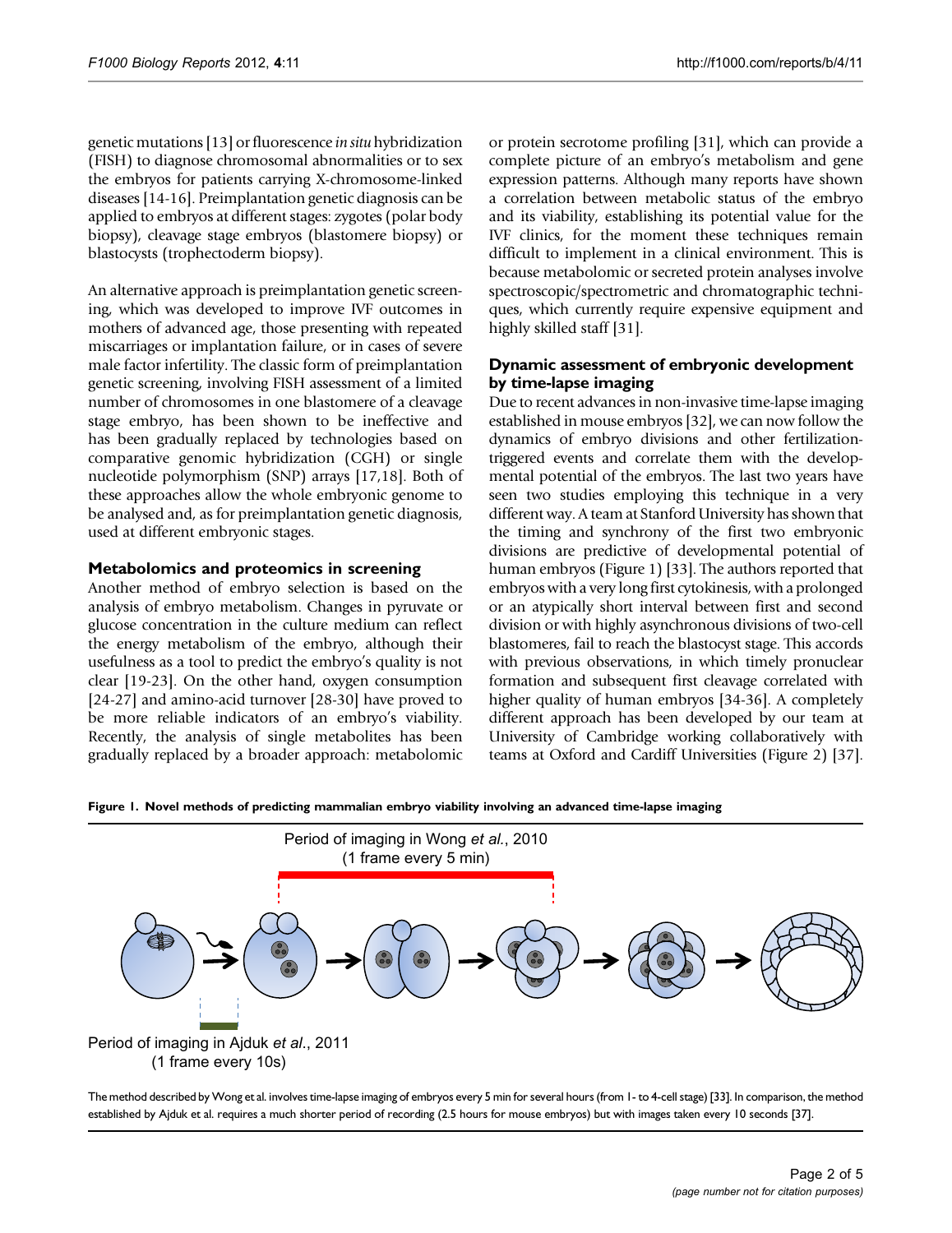### <span id="page-2-0"></span>Figure 2. Analysis of fertilization-triggered cytoplasmic movements in mouse zygotes



Particle Image Velocimetry analysis



Mouse eggs are subjected to time-lapse imaging (1 frame every 10 seconds for 2.5 hours) immediately after fertilization [\[37](#page-4-0)]. Acquired images are analysed by the particle image velocimetry method that follows patterns of contrasts between subsequent images and calculates how they move. The sum of all displacement vectors calculated for the zygote in a given time-point (i.e. mean cytoplasmic speed) is plotted over time. The graph shows when fast cytoplasmic movements occurred in the embryo. Mean interval between the fast movements (in red) and mean speed in periods inbetween the fast movements (mean basal speed, in blue) are indicative of developmental potential of the embryo.

In this work, we showed that fertilization of mouse eggs triggers abrupt, repetitive cytoplasmic movements that correlated with  $Ca^{2+}$  oscillations (also triggered by sperm) and depended on the functionality of the cytoskeleton. Moreover, the cytoplasmic flows were predictive of the developmental potential of the embryos. Embryos that showed very frequent increases in cytoplasmic movements (indicating very frequent  $Ca^{2+}$  oscillations) and low cytoplasmic speeds in the intervening periods (reflecting low quality of the actin cytoskeleton) were three-fold less successful in developing to pups than embryos displaying average values of these parameters. Although both methods still have to be tested in a clinical environment and subjected to randomised controlled trials to demonstrate improved live birth outcomes, they offer great hope for more reliable assessment of embryonic quality.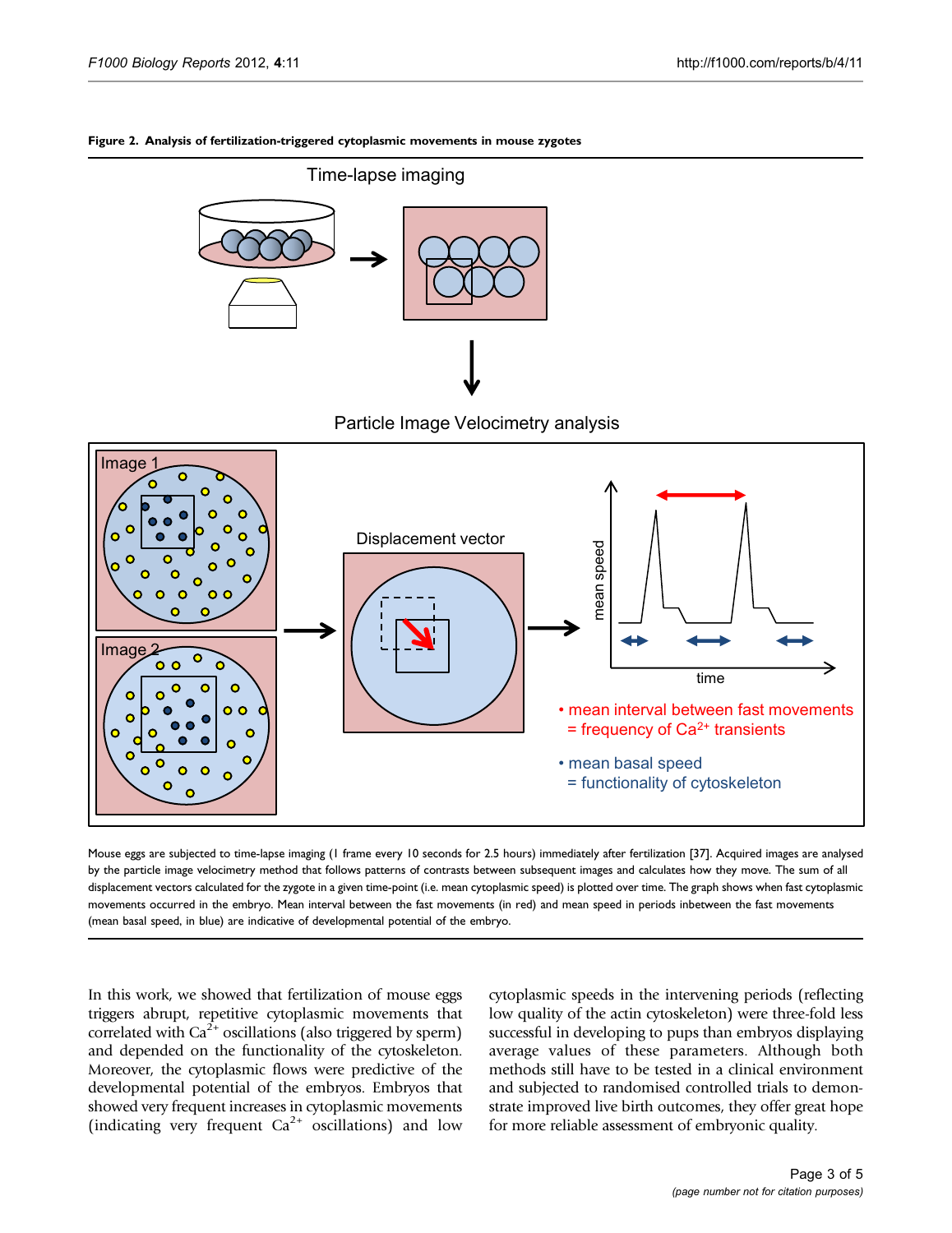### <span id="page-3-0"></span>Conclusion

Research carried out over the past three decades has provided a broad repertoire of possible improved embryo selection methods. Some of them, such as evaluation of pronuclear morphology, preimplantation genetic diagnosis and preimplantation genetic screening, focus on the nuclear component of the embryo, looking for potential chromosomal abnormalities. Others (e.g. analysis of metabolites, secreted proteins or cytoplasmic flows) concentrate on the cytoplasmic component, analysing the quality of embryo metabolism, the cytoskeleton or  $Ca^{2+}$ homeostasis. We believe that the ultimate selection method should combine these approaches. This can be achieved for instance by following the timing of embryonic cell divisions, as their duration and synchrony can be affected by improper chromosome segregation, cytoskeletal properties and energy levels. An alternative approach could combine preimplantation genetic screening with the analysis of embryo metabolism or cytoplasmic movements. Combination of genetic testing of the polar body and examination of the cytoplasmic flows is especially promising, as it would provide information about embryo quality within several hours after fertilization, and, therefore, significantly quicken the selection process ([Figure 1](#page-1-0)). Indeed, recent publications suggest that a shorter period between in vitro fertilization and embryo transfer may be beneficial, as prolonged in vitro culture of embryos alters their epigenetic modifications and gene expression [\[38,39\]](#page-4-0). Through a combination of these new methods, it is reasonable to expect that embryo selection for IVF will become much more reliable in the coming years.

## Abbreviations

FISH, fluorescence in situ hybridization; IVF, in vitro fertilization; PCR, polymerase chain reaction.

#### Competing interests

The method of assessing embryo developmental potential based on analysis of the cytoplasmic movements is the subject of a patent application filed in the U.S. by Magdalena Zernicka-Goetz and Anna Ajduk (US application no. 61/503827).

#### References

Gerris J: Single-embryo transfer versus multiple-embryo transfer. Reprod Biomed Online 2009, 18(Suppl 2):63-70.

[F1000 Factor 6](http://www.f1000.com/715897913) Evaluated by Magdalena Zernicka-Goetz and Anna Ajduk 17 May 2012

- Gerris JM: Single embryo transfer and IVF/ICSI outcome: a balanced appraisal. Hum Reprod Update 2005, 11:105-21.
- 3. Ebner T, Moser M, Sommergruber M, Tews G: Selection based on morphological assessment of oocytes and embryos at

different stages of preimplantation development: a review. Hum Reprod Update 2003, 9:251-62.

[F1000 Factor 6](http://www.f1000.com/715897914) Evaluated by Magdalena Zernicka-Goetz and Anna Ajduk 17 May 2012

4. Tesarik J, Greco E: The probability of abnormal preimplantation development can be predicted by a single static observation on pronuclear stage morphology. Hum Reprod 1999, 14:1318-23.

[F1000 Factor 6](http://www.f1000.com/715897915)

Evaluated by Magdalena Zernicka-Goetz and Anna Ajduk 17 May 2012

- 5. Scott LA, Smith S: The successful use of pronuclear embryo transfers the day following oocyte retrieval. Hum Reprod 1998, 13:1003-13.
- 6. Montag M, van der Ven H: Evaluation of pronuclear morphology as the only selection criterion for further embryo culture and transfer: results of a prospective multicentre study. Hum Reprod 2001, 16:2384-9.
- 7. Van Royen E, Mangelschots K, De Neubourg D, Valkenburg M, Van de Meerssche M, Ryckaert G, Eestermans W, Gerris J: Characterization of a top quality embryo, a step towards single-embryo transfer. Hum Reprod 1999, 14:2345-9.
- Hardarson T, Hanson C, Sjogren A, Lundin K: Human embryos with unevenly sized blastomeres have lower pregnancy and implantation rates: indications for aneuploidy and multinucleation. Hum Reprod 2001, 16:313-8.
- 9. Ziebe S, Petersen K, Lindenberg S, Andersen AG, Gabrielsen A, Andersen AN: Embryo morphology or cleavage stage: how to select the best embryos for transfer after in-vitro fertilization. Hum Reprod 1997, 12:1545-9.

[F1000 Factor 6](http://www.f1000.com/715897916) Evaluated by Magdalena Zernicka-Goetz and Anna Ajduk 17 May 2012

10. Gardner DK, Lane M, Stevens J, Schlenker T, Schoolcraft WB: Blastocyst score affects implantation and pregnancy outcome: towards a single blastocyst transfer. Fertil Steril 2000, 73:1155-8.

[F1000 Factor 6](http://www.f1000.com/715897917) Evaluated by Magdalena Zernicka-Goetz and Anna Ajduk 17 May 2012

- 11. Richter KS, Harris DC, Daneshmand ST, Shapiro BS: Quantitative grading of a human blastocyst: optimal inner cell mass size and shape. Fertil Steril 2001, 76:1157-67.
- 12. Balaban B, Urman B, Sertac A, Alatas C, Aksoy S, Mercan R: Blastocyst quality affects the success of blastocyst-stage embryo transfer. Fertil Steril 2000, 74:282-7.
- 13. Spits C, Sermon K: PGD for monogenic disorders: aspects of molecular biology. Prenat Diagn 2009, 29:50-6.

[F1000 Factor 6](http://www.f1000.com/715897918) Evaluated by Magdalena Zernicka-Goetz and Anna Ajduk 17 May 2012

14. Griffin DK, Handyside AH, Harper JC, Wilton LJ, Atkinson G, Soussis I, Wells D, Kontogianni E, Tarin J, Geber S, Asangla AO, Winston RM, Delhanty JDA: Clinical experience with preimplantation diagnosis of sex by dual fluorescent in situ hybridization. J Assist Reprod Genet 1994, 11:132-43.

[F1000 Factor 6](http://www.f1000.com/715897919) Evaluated by Magdalena Zernicka-Goetz and Anna Ajduk 17 May 2012

15. Munne S, Weier HU, Stein J, Grifo J, Cohen J: A fast and efficient method for simultaneous X and Y in situ hybridization of human blastomeres. | Assist Reprod Genet 1993, 10:82-90.

[F1000 Factor 6](http://www.f1000.com/715897920) Evaluated by Magdalena Zernicka-Goetz and Anna Ajduk 17 May 2012